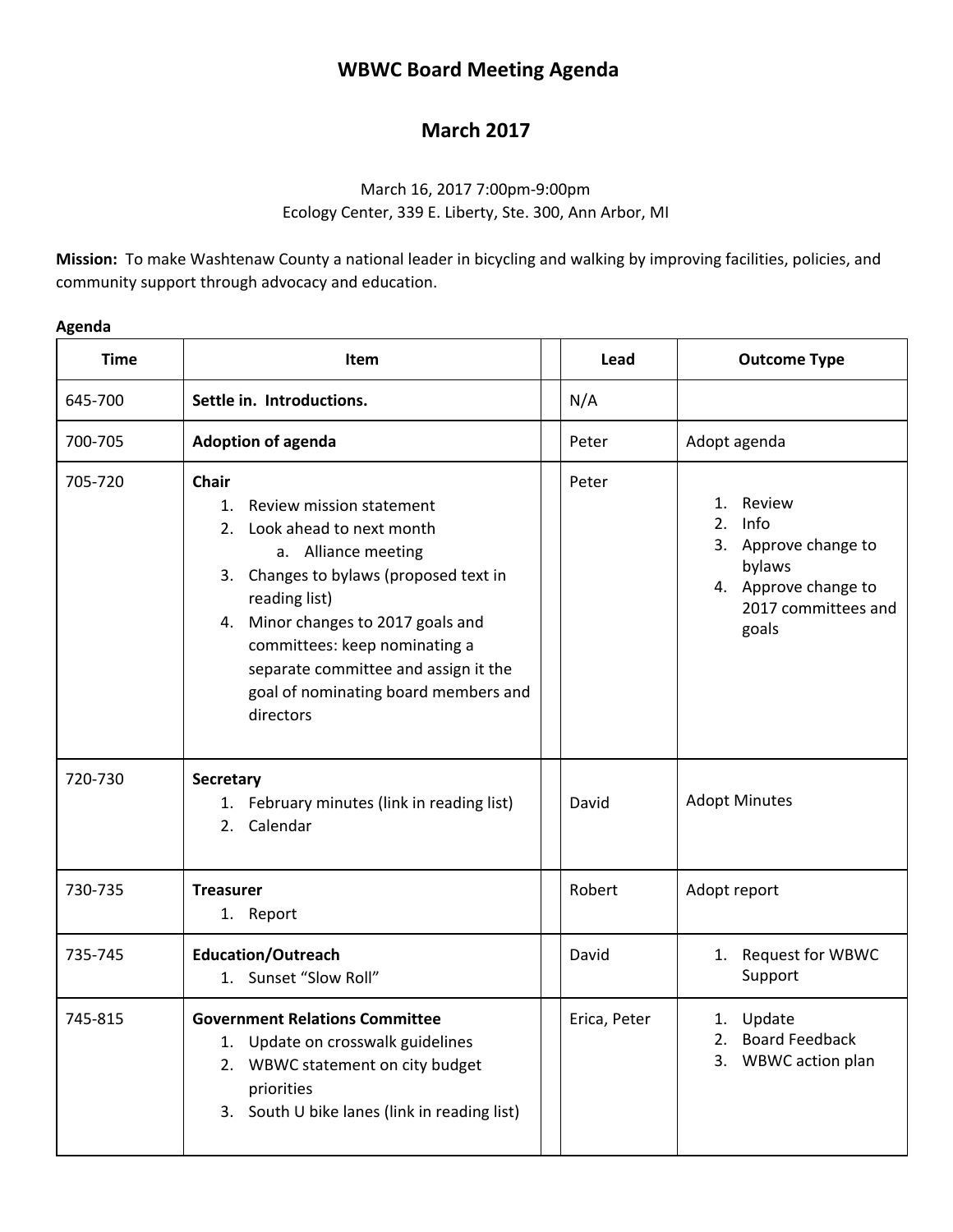| 815-830 | <b>BAC/Bike Alliance</b><br>Status of meeting and Bike Alliance<br>1.<br>formation<br>2. Quick win recommendation from<br>Alliance meeting                                          | <b>Bradley</b> | 1. | Update on BAC<br>meeting and Bike<br>Alliance<br>2. Plan for quick win |
|---------|-------------------------------------------------------------------------------------------------------------------------------------------------------------------------------------|----------------|----|------------------------------------------------------------------------|
| 830-850 | <b>Projects</b><br>Statement in favor of Zeeb trail<br>$1_{-}$<br>Statement in support of tunnel under<br>2.<br>train tracks at Argo Dam<br>Hewitt B2B to Carpenter connector<br>3. | Larry, Bob     | 2. | Approve statement<br>Approve statement<br>3. Plan for WBWC<br>action   |
| 850-900 | <b>New business/walkins</b>                                                                                                                                                         |                |    |                                                                        |
| 900     | Adjourn                                                                                                                                                                             |                |    |                                                                        |

#### **Reading List**

#### February Minutes:

<https://docs.google.com/document/d/1ldFiXdEH1DAdQkJku5NBZ5bYY4yJ2czTnqy4YHC8p2E/edit?ts=58a645cf>

#### Meeting summary document:

[https://docs.google.com/document/d/1jAwo7G9KqwgfRgUqdv5ByE-mZVQiSOyCeRU92h7w1\\_Q/edit?ts=58c99a1d](https://docs.google.com/document/d/1jAwo7G9KqwgfRgUqdv5ByE-mZVQiSOyCeRU92h7w1_Q/edit?ts=58c99a1d)

### Treasurer's report:

[https://docs.google.com/document/d/1\\_k7mqR6aFesJyvK6mP5kZB\\_hrzDMqkFXv1q4qXxueZQ/edit?usp=sharing](https://docs.google.com/document/d/1_k7mqR6aFesJyvK6mP5kZB_hrzDMqkFXv1q4qXxueZQ/edit?usp=sharing)

Letters in support of new trail projects: Path in Pittsfield <https://drive.google.com/file/d/0B62IV3tiTEfPZ3B1ZEtpOUt4eWxWVXlCNjRyWEJfdVJuNU5Z/view?usp=sharing> Tunnel under train tracks at Allen Creek <https://drive.google.com/file/d/0B62IV3tiTEfPVzVveG5iekxRRmFYZjlNOU9lTGY1YnVDSDJJ/view?usp=sharing>

### Article about bike lanes on Sout U:

[http://www.mlive.com/news/ann-arbor/index.ssf/2017/01/major\\_downtown\\_ann\\_arbor\\_stree.html](http://www.mlive.com/news/ann-arbor/index.ssf/2017/01/major_downtown_ann_arbor_stree.html)

#### Proposed Bylaws Change:

Proposal to change section 5.1 is shown below. Section 5.2 is also shown for reference but no changes to 5.2 are included in this proposal.

Change section 5.1 of the bylaws to read:

5.1 Standing Committees. The standing Committees of the Washtenaw Bicycling and Walking Coalition shall include: